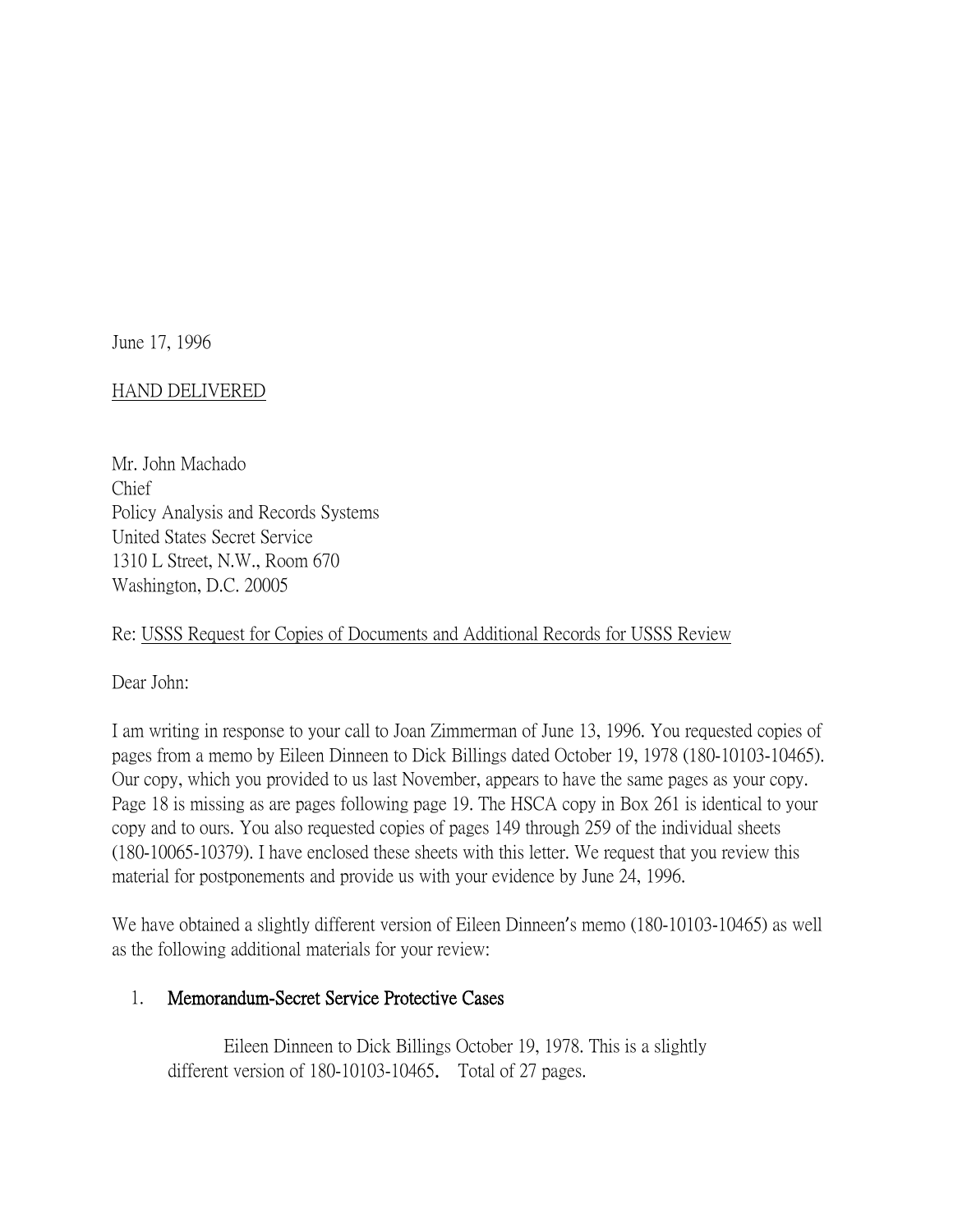# 2. Secret Service Index File and Commission Documents: United States Archives

Eileen Dinneen and Jim Conzelman, March 29, 1978. Total of 31 pages.

#### 3. Eileen Dinneen note on **"**Attached sheets**"** dated 5/12/78

Note on Echevarria (handwritten) Receipt signed by Eileen Dinneen May 3, 1978 Memo by SA Deeter B. Flohr to SAIC Robert Bouck October 18, 1963 USSS Protective Research Referral Memorandum October 17, 1963 Five letters by R.L. Scates

#### 4. Team Four Interviews

Three-page list and Interview Sheet-Warren Taylor June 14, 1978 (2 pages)

# 5. Attempt to Kidnap Caroline Kennedy, March 1961

Eileen Dinneen to Lee Mathews June 13, 1978 (5 pages)

# 6. Information Obtained from the 413 Computer Print-outs

Eileen Dinneen June 8, 1978 (3 pages)

# 7. S.S. Index Cards and Control Number Reports

James Conzelman/Eileen Dinneen April 4, 1978. The first five pages have already been released as HSCA No. 006939.

# 8. Copies for House Select Committee

Eileen Dinneen 3/20/78 (3 pages)

# 9. Document #006256 re Briefing Papers

10. [Notes on] Secret Service Threat Files

3 pages

11. The Secret Service is Authorized to Protect